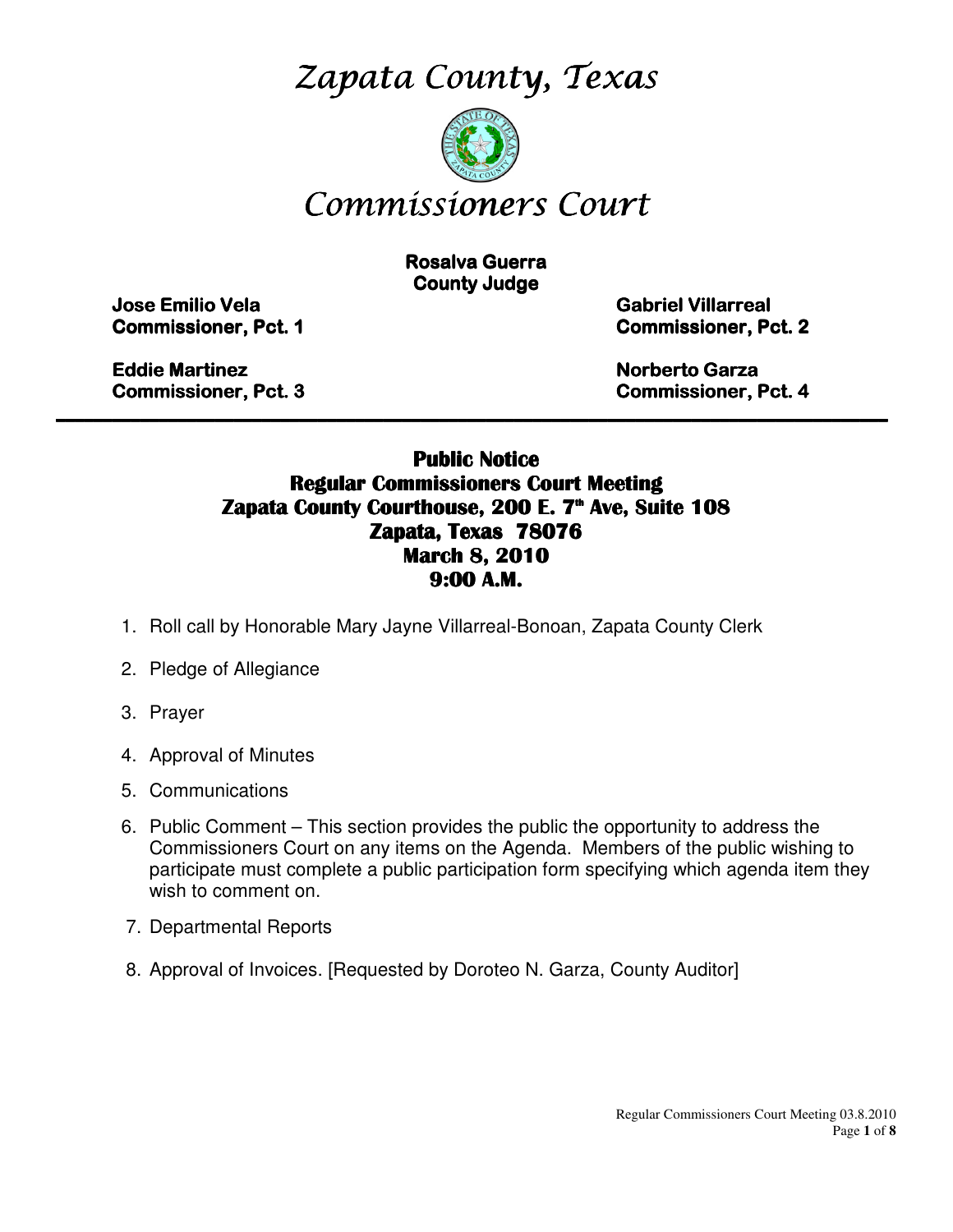# **REPORTS AND PRESENTATIONS**

- 9. Zapata County Medical Center's monthly report. [Requested by Dr. Edmundo Garcia]
- 10. Monthly business report of the Zapata County Economic Development Center (ZEDC). [Requested by ZEDC President, Peggy Umphres Moffett]

# **DELIBERATE AND CONSIDER ACTION ON THE FOLLOWING ITEMS**

 11. To hire an individual to maintain the Zapata County Little League Field and paint required lines before games.

[Requested by Commissioner Norberto Garza, Pct.4]

- 12. To purchase a Grapple-2009 Peterbuilt 335 from Rush Trucking Center. [Requested by Commissioner Norberto Garza, Pct.4]
- 13. To lease a 1 acre tract of land located East on Hwy. 16 for 25 years. Land will be used to construct pens and dipping vat for livestock. Zapata County will make a one time payment of \$5,000.00 to be paid out of Royalty Fund (10-370-901) and at the end of the lease land and improvements will be returned to Lessor, Leonardo Flores, if Lessor and Lessee fail to renegotiate another lease.

[Requested by Commissioner Gabriel Villarreal, Pct. 2]

- 14. To approve installation of backflow trap at the South Elementary School due to an unfitted sewer connection installed by the school builder/contractor. [Requested by Commissioner Jose Emilio Vela, Pct. 1]
- 15. Approve hiring State Certified CDL drivers for Zapata County Transportation Grant with options to defray other required expenses. [Requested by Commissioner Jose Emilio Vela, Pct. 1]

 16. Approve possible legal action to halt construction or operations of any slot machine business (casino) in the residential area of Falcon, Texas. [Requested by Commissioner Jose Emilio Vela, Pct. 1]

 17. To approve installation of carpet for the Zapata County Museum. [Requested by County Judge Rosalva Guerra]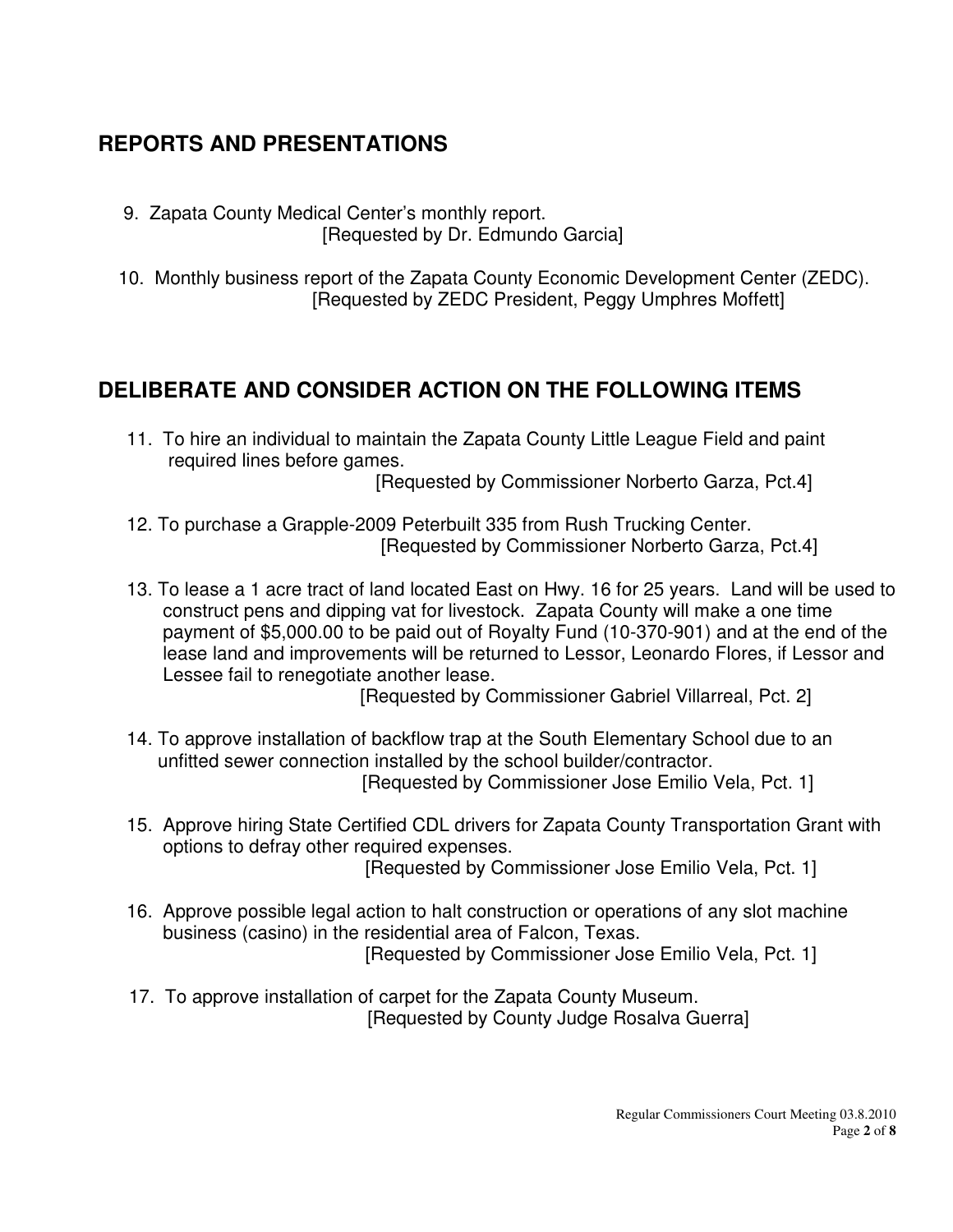18. To amend Commissioners Court Order dated July 13, 2009 approving the order for an election to create a County Assistance District with the authority to levy a sales tax and set the rate at one-half of one percent to finance the operations of the district and be placed on the ballot for the general election of November 3, 2009 and change election date to May 8, 2010 or November 9, 2010.

[Requested by Mary Jayne Villarreal-Bonoan, County Clerk]

- 19. To use the Pavillion on April 09, 2010 for a fundraiser dance to benefit the Mariachi Halcon. [Requested by Maribel Bustamante, Mariachi Booster President]
- 20. To approve Hector Lopez, Jr. as a grant writer in solid waste/recycling with EPA and STDC on an administrative fee at no cost to the county.

[Requested by Hector Lopez, Jr.]

- 21. To designate office space in the County Courthouse for a new Texas Ranger to be assigned to Zapata County. [Requested by Sigifredo Gonzalez, County Sheriff]
- 22. To adopt or approve a Jury Qualification plan recommended by the District Judge in accordance with sections 62.01 and 62.011 of the Texas Government Code and 35.03 of the Texas Code of Criminal Procedure. [Requested by Honorable Joe Lopez, 49<sup>th</sup> Dist. Judge and Dora Ramos, Dist. Clerk]
- 23. To purchase a 2010 Ford F-150 pick-up Truck for County Shop. [Requested by Jose Mendoza, Shop Foreman]
- 24. To increase the holding fee for Animal Shelter from \$10 dollars flat rate to \$10 dollars a day. **[Requested by Guillermo Saenz, Environmental Director]**
- 25. To approve Memorandum of Understanding between Zapata County Sheriff's Office and Zapata County Independent School District regarding Deputy Sheriff's assigned to ZCISD on a part-time basis. [Requested by County Sheriff Sigifredo Gonzalez]
- 26. To allow ABCT Construction, apparent low bidder in Bid for Street Improvement in Precinct Two, Phase Four to address the Commissioners Court; affirm or rescind the Court's action of February 10, 2010 awarding a bid (contract) to Anderson Columbia, Inc. and possible action to award a bid (contract) for Street Improvement in Precinct Two, Phase Four. [Requested by Juan J. Cruz, Escamilla, Poneck & Cruz, LLP]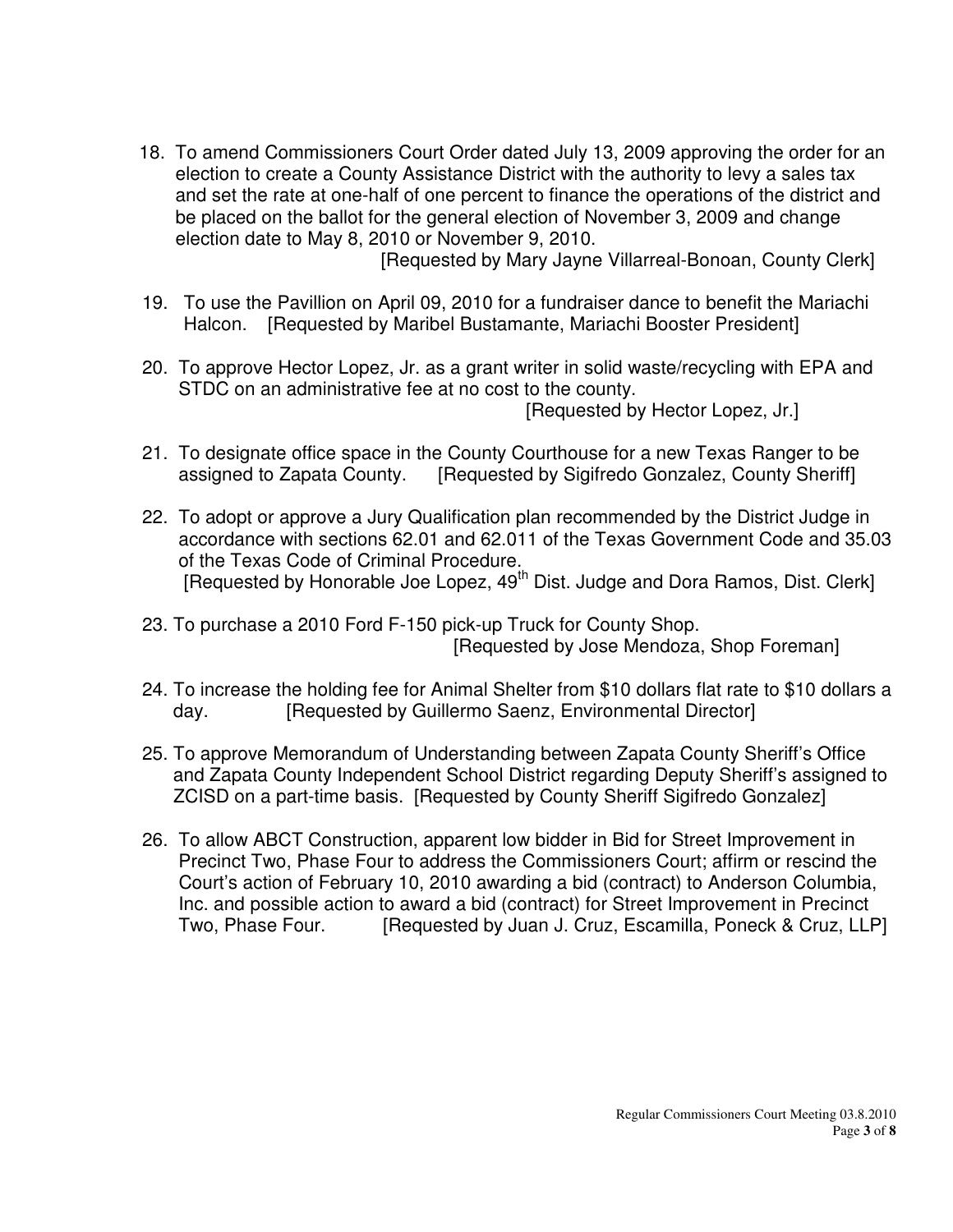- 27. The consideration and appropriate action, including approval and adoption of the proposed tax abatements and financial incentives to enhance and promote business growth in Zapata. [Requested by Peggy U. Moffett, ZCEDC President]
- 28. Discussion and the consideration and appropriate action, including approval and adoption of the proposed tax abatements and financial incentives and corresponding guidelines and criteria to Encourage and Promote Job Creation, Tax Base Enhancement and Expanded Business Growth in Zapata County. [Requested by Peggy U. Moffett, ZCEDC President]
- 29. To consider and approve the Incentive Proposal to Project Tumbleweed. [Requested by Peggy U. Moffett, ZCEDC President]
- 30. To terminate Oscar Medina's contract as Landfill Consultant due to the Municipal Solid Waste Management- Class A- certification from TCEQ having been acquired by local Environmental Director.

[Requested by Guillermo Saenz, Environmental Director]

 31. To approve the new Contract for Grande Garbage. [Requested by Guillermo Saenz, Environmental Director]

# **RESOLUTIONS AND PROCLAMATIONS**

- 32. To approve a proclamation for Developmental Disabilities Awareness Month. [Requested by Cindy Buruato, Border Region MHMR]
- 33. To approve the submission of two grants: Juvenile Probation Liason Officer and Juvenile Justice Alternative to the Office of the Governor, Criminal Justice Division. [Requested by Roger Miller, Juvenile Probation Officer]
- 34. To approve the Resolution of Support for the Zapata County Economic Development Center to apply for a grant through the U.S. Department of Commerce- Economic Development Administration for implementation of projects identified in the South Texas Economic Development Council CEDS and for completion of a Zapata County Economic Development Strategic Plan.

[Requested by Peggy U. Moffett, ZCEDC, President]

 35. To approve the Resolution of Support for the Zapata County Economic Development Center to apply for a grant through the Texas Department of Rural Affairs Program for the implementation of projects identified in the South Texas Economic Development Council CEDS and for completion of a Zapata County Economic Development Strategic Plan. **[Requested by Peggy U. Moffett, ZCEDC, President**]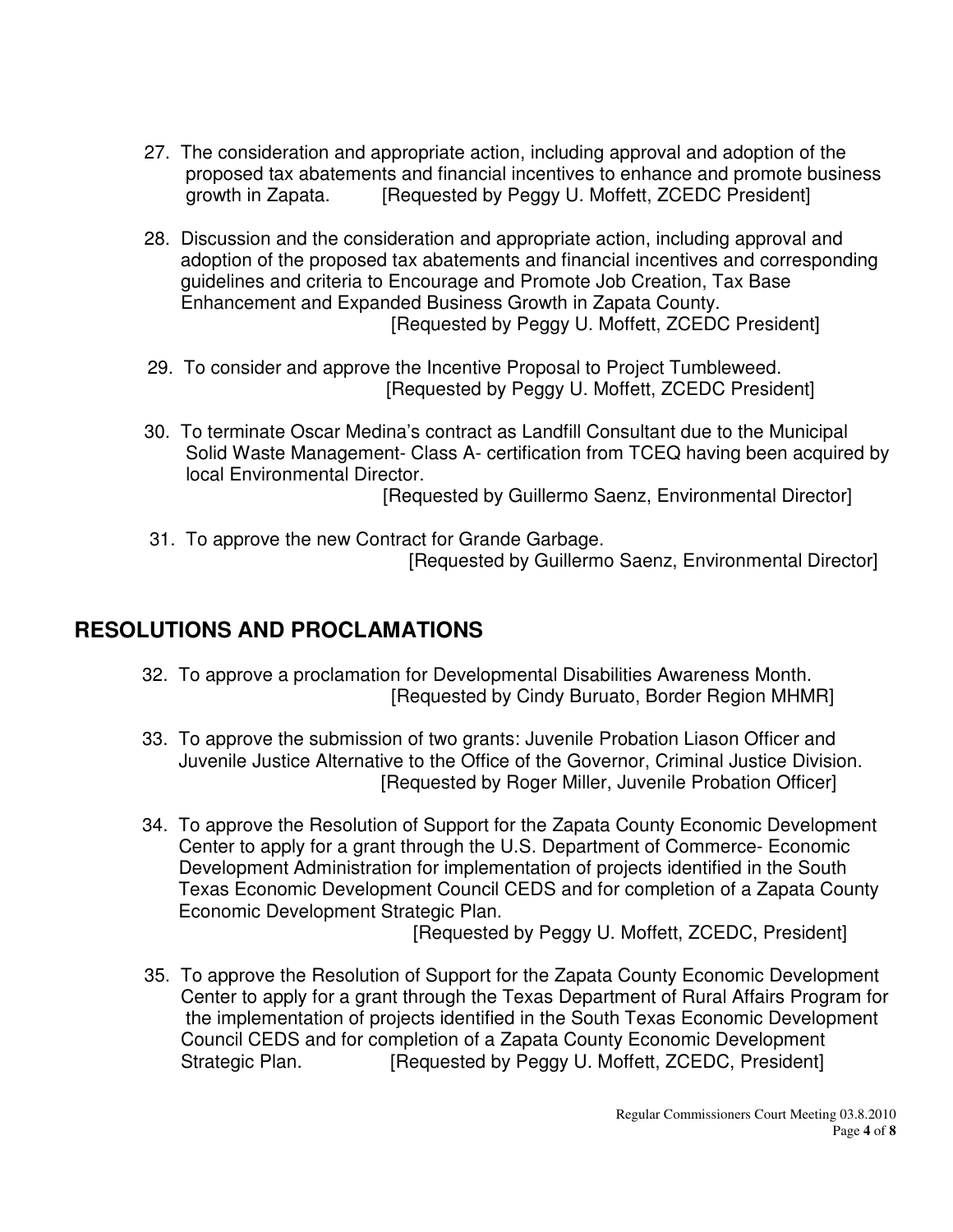36. To approve the Resolution of Support for the Zapata County Economic Development Center to apply for a grant through the U.S. Department of Agriculture – Rural Business Program's Rural Business Opportunity Grant implementation of projects identified in the South Texas Economic Development Council CEDS and for completion of a Zapata County Economic Development Strategic Plan. [Requested by Peggy U. Moffett, ZCEDC, President and Roel Gomez, USDA]

## **CONSENT ITEMS**

37. To install a speed hump between Alamo & 1<sup>st</sup> Street. [Requested by Commissioner Norberto Garza, Pct. 4] 38. To install a security light at 1409 Medina. [Requested by Commissioner Norberto Garza, Pct. 4] 39. To install a speed hump at 406 Zapata. [Requested by Commissioner Norberto Garza, Pct. 4] 40. To install a speed hump at 602 Zapata. [Requested by Commissioner Norberto Garza, Pct. 4] 41. To install a security light at 141 Valle Verde Road in the Town of San Ygnacio. [Requested by Commissioner Gabriel Villarreal, Pct. 2]

42. To install speed humps on the following sites:

- 19<sup>th</sup> and Diaz Street on Roma Street
- 19<sup>th</sup> and 20<sup>th</sup> on Diaz [Requested by Commissioner Norberto Garza, Pct. 4]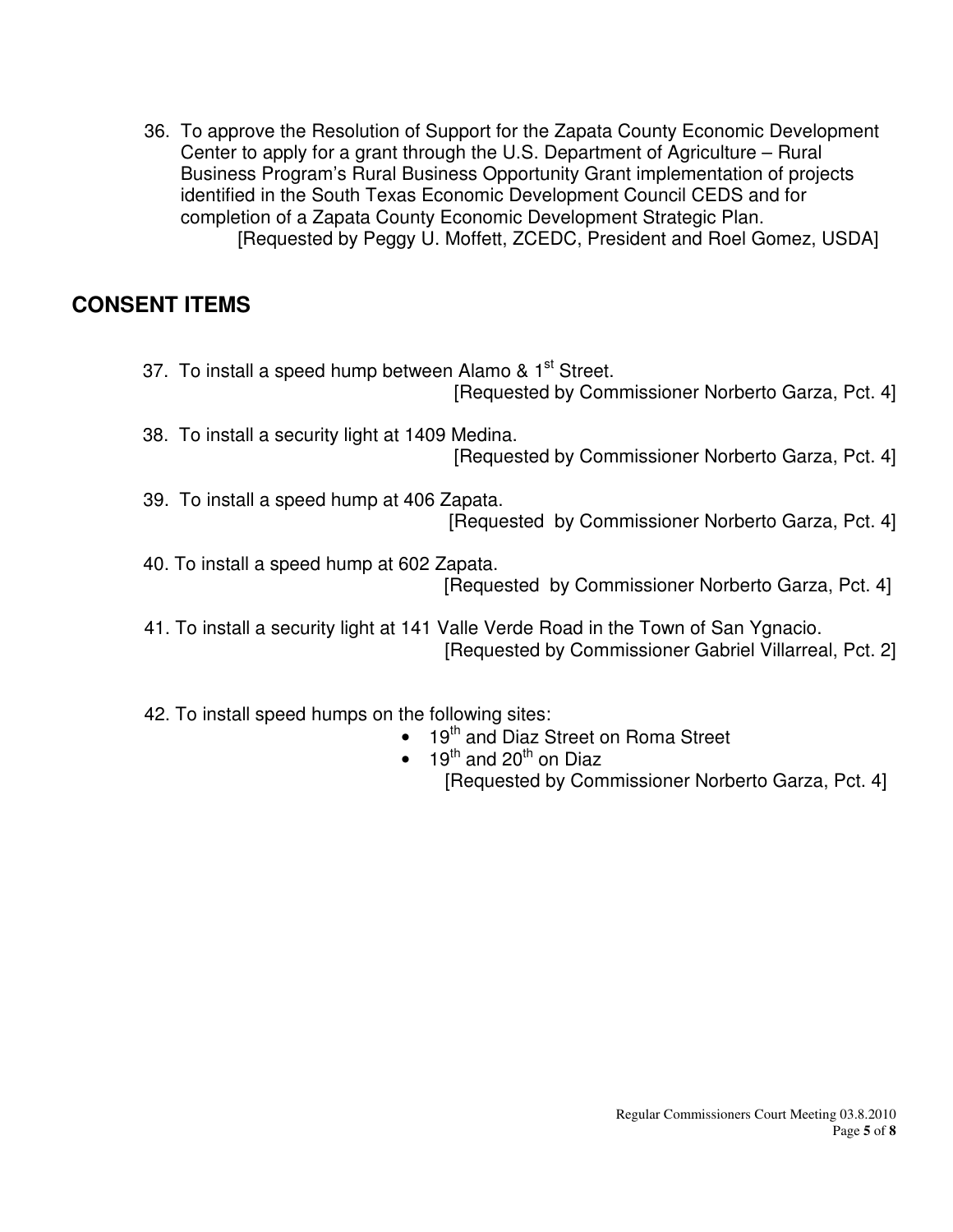#### 43. To approve the following line item transfers as requested.

|             | DEPARTMENTAL                                 | LINE ITEM  | <b>FUND</b>                            | <b>AMOUNT</b> |
|-------------|----------------------------------------------|------------|----------------------------------------|---------------|
| <b>FROM</b> | <b>CUSTODIAL</b><br>&ା<br><b>MAINTENANCE</b> | 10-516-730 | <b>CONTRACT</b><br><b>SERVICES</b>     | \$699.00      |
| ITO         | <b>CUSTODIAL</b><br><b>MAINTENANCE</b>       | 10-516-731 | ANNUAL ELEVATOR   \$699.00<br>CONTRACT |               |

For Elevator Contract Service [Requested by Maria Gutierrez, Custodian Supervisor]

#### 44. To approve the following line item transfers as requested

|             | <b>DEPARTMENTAL</b> | <b>ITEM</b><br><b>INF</b> | <b>FUND</b>              | <b>AMOUNT</b> |
|-------------|---------------------|---------------------------|--------------------------|---------------|
| <b>FROM</b> | PCT.                | 09-001-679                |                          | \$40,000.00   |
| $T\cap$     | PCT.                | 10-001-392                | <b>PARKS</b>             | \$40,000.00   |
|             | . .                 | $-$<br>$\sim$<br>.        | $\overline{\phantom{0}}$ | ---           |

To meet budget requirements. [Requested by Commissioner Jose Emilio Vela, Pct. 1]

#### 45. To approve the following line item transfers as requested

|             | DEPARTMENTAL | . LINE ITEM | <b>FUND</b>                                        | <b>AMOUNT</b> |
|-------------|--------------|-------------|----------------------------------------------------|---------------|
| <b>FROM</b> | PCT. 2       | 10-002-667  | <b>YEAR FLOOD</b>                                  | \$15,000.00   |
| <b>TO</b>   | PCT. 2       | 10-002-107  | PARKS.<br><b>BUILDINGS,</b><br><b>CONSTRUCTION</b> | \$15,000.00   |

To meet budget requirements. [Requested by Commissioner Gabriel Villarreal, Pct. 2]

#### **Note 1 Gov't Code Ann 551.071, Consultation with Attorney Note 2 Gov't Code Ann 551.072, Real Property Note 3 Gov't Code Ann 551.074, Personnel Matters Note 4 Gov't Code Ann 551.076, Security**

The Commissioners Court will consider the following items in Executive Session. The Commissioners Court may also consider any other matter posted on the agenda if there are issues that require consideration in Executive Session and the Commissioners Court announces that the item will be considered during Executive Session.

# **EXECUTIVE SESSION**

 46. To rescind order from February 8, 2010 Commissioners Meeting Agenda, item #19. [Requested by Commissioner Jose Emilio Vela, Pct. 1]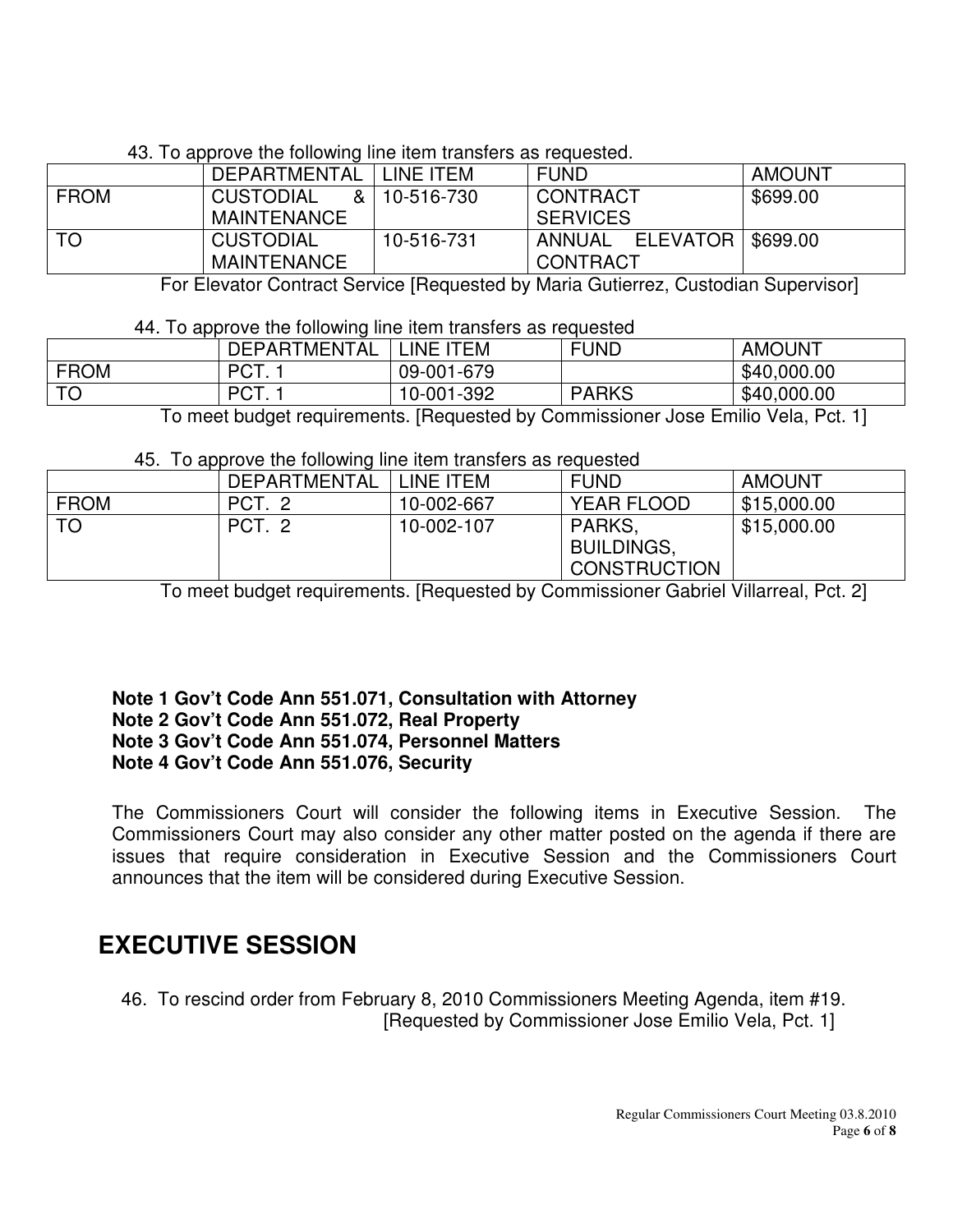47. Discussion of Personnel Matters.

[Requested by Commissioner Jose Emilio Vela, Pct. 1]

- 48. To present governing board of the Zapata County Historical Commission. [Requested by Maria G. Davila ZCHC Chairperson]
- 49. Consultation with Attorney and possible action regarding the reconsideration of bid awarded for street improvement in Pct. 2, Phase 4. [Requested by County Attorney Saíd Alfonso Figueroa]
- 50. Consultation with Attorney and possible action in reference to damage to a vehicle on county property. **[Requested by County Attorney Said Alfonso Figueroa]**
- 51. Consultation with Attorney and possible action in reference to Rule 11 agreement between Zapata County & the property owners on Jennings Road. [Requested by County Attorney Saíd Alfonso Figueroa]
- 52. Discussion and/or Action on approval of proposal from Fig-Co to begin construction of roping arena. Also discussion on possible loan for pending balance after deduction of \$150,000.00 from proposal of \$209,464.00.

[Requested by Jose F. Mendoza, County Shop Foreman]

 53. Consultation with Attorney and/ or action in regards to the county's potential role in a cement project alongside an arroyo in Medina Addition.

[Requested by Commissioner Norberto Garza, Pct. 4]